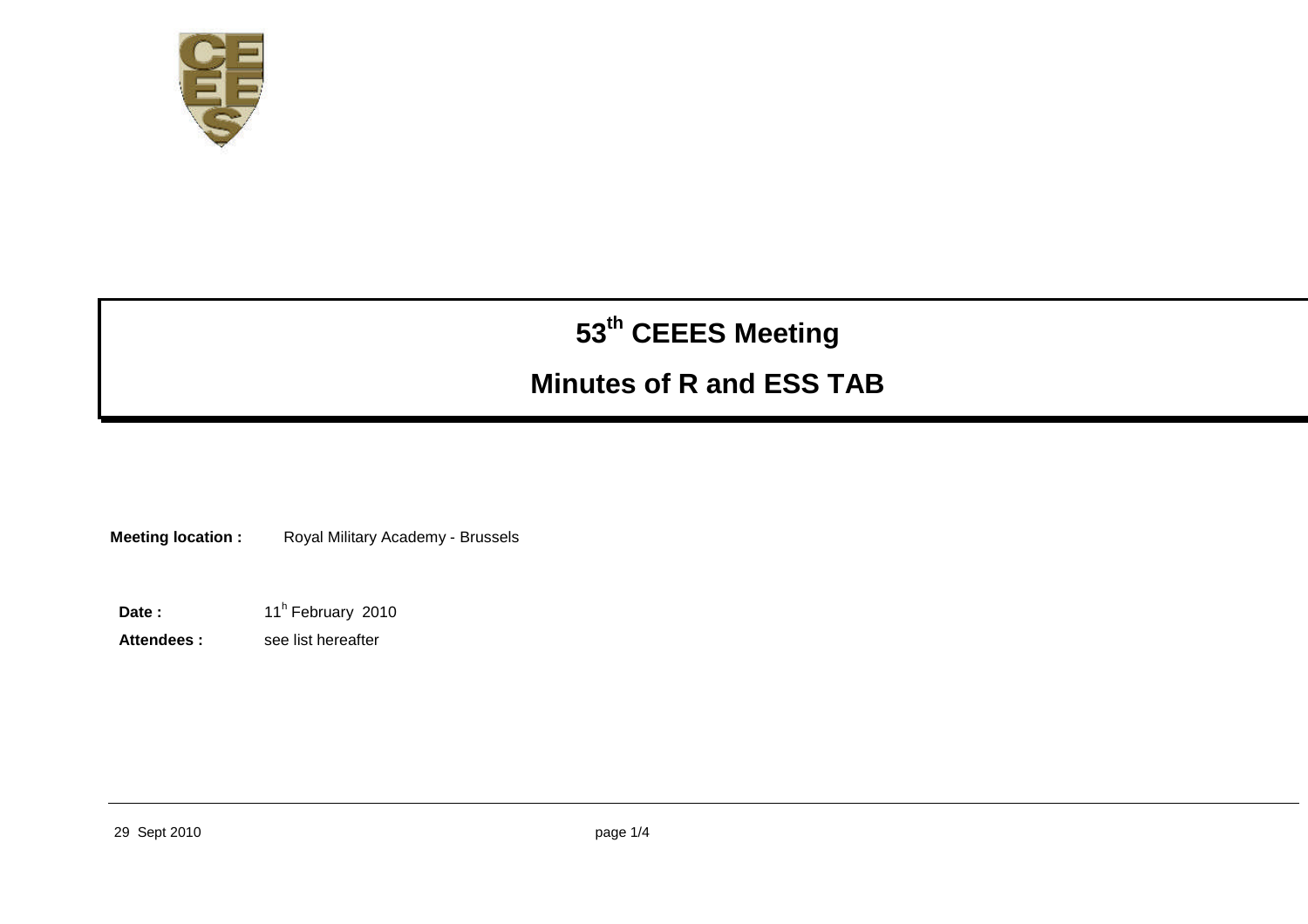

| <b>Name</b>        | ⊿st<br>' name | <b>Company/Society</b>        | phone                                  | email                 |
|--------------------|---------------|-------------------------------|----------------------------------------|-----------------------|
|                    |               |                               |                                        |                       |
| <b>GRZESKOWIAK</b> | Henri         | <b>HG Consultant /ASTE</b>    | +33 6 10 90 44 79<br>+33 9 75 46 11 11 | henri@grzeskowiak.net |
| <b>ROOSEN</b>      | Harry         | Sony Ericcson                 |                                        |                       |
|                    |               |                               |                                        |                       |
| <b>PALMEN</b>      | Helge         | VTT Industrial Systems /KOTEL | +358 9 456 56 31                       | Helge.Palmen@vtt.fi   |
| <b>WEETCH</b>      | Colin         | e2v Technologies/SEE          | + 44 (0) 1245 453654                   | colin.weetch@e2v.com  |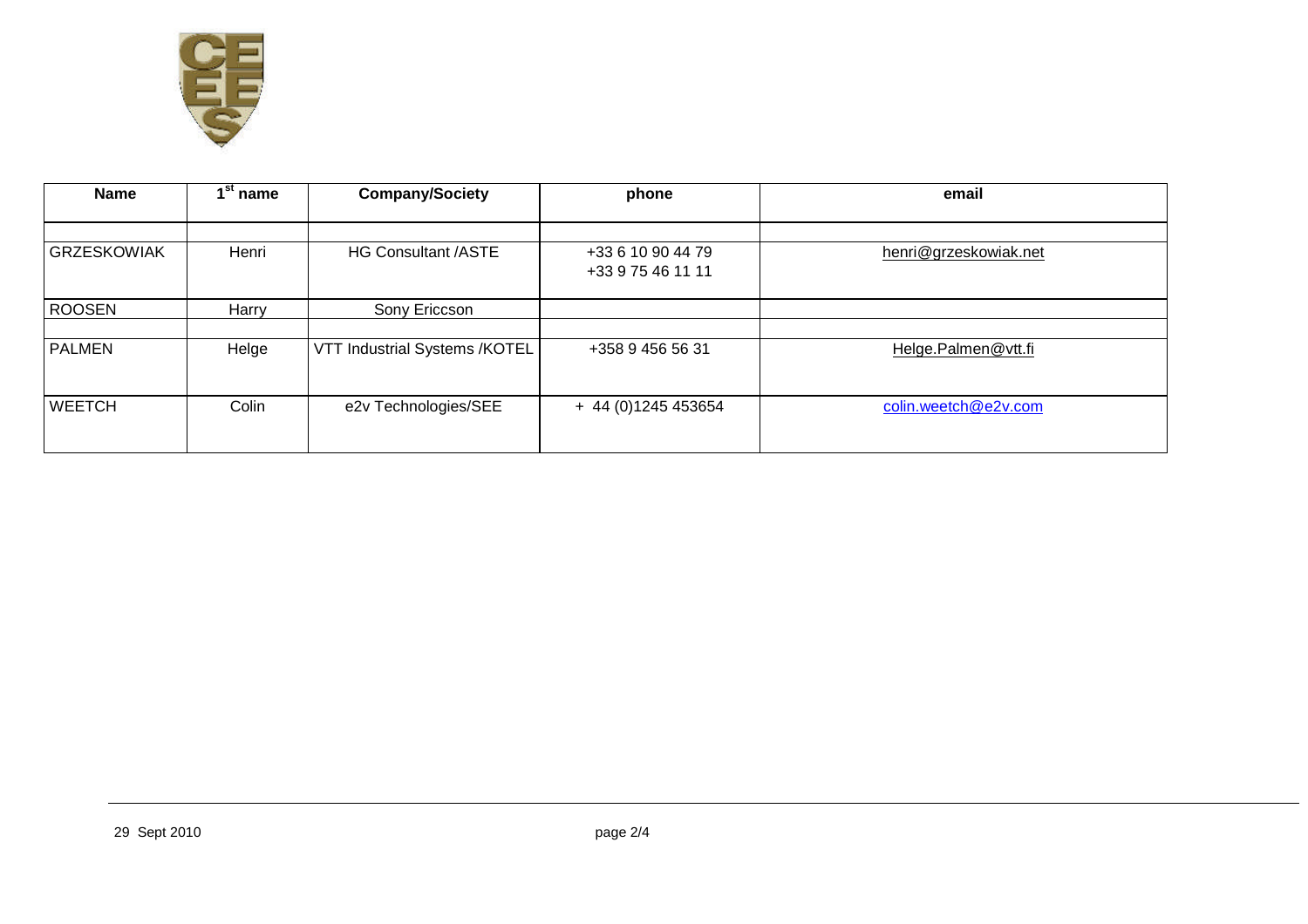

1 - ADOPTION OF THE 52<sup>rd</sup> CONGRESS R&ESS MEETING MINUTES The minutes are adopted.

#### 2 - Apologies FOR ABSENCES No apology for absence.

## 4– Report

The essential of the meeting is consecrated to preparation of the future.

## **1-** Publication n°9

- **1-1** is on the CEEES Web Site and can be downloaded for free
- **1-2** SEE chairman of technical SEE Forum Climatic and Reliability Testing sent me a letter proposing the services of his group to improve the publication n°9 ; this proposal is welcomed by the CEEES R&ESS TAB.

**2-** Highly accelerated ESS: ASTE has published a recommendation in French and in English that is sold on ASTE WEB site.

ASTE has offered during the Porto meeting to utilize this recommendation as a basis for a future CEEES Recommended Practice on aggravated Stress Screening .

After exchange of positions during the Brussels Plenary Session, il appears that as the final version will be edited and distributed by ASTE, it's not necessary to establish a specific agreement between CEEES and ASTE. The draft document will be distributed to the CEEES R&ESS TAB members with a text in filigree on each page " ASTE property – distribution limited for CEEES R&ESS TAB members " for the purpose of the document improvement,

**3-** France has developed a Mechanical Guide ref."PR-NORMDEF-01/01" ( available in English for free on ASTE WEB site) ; the equivalent climatic guide is on the way to be finished next December ( structured in a heading document and 6 tomes in appendix) ; one copy of the last version of it has been provided in French to Dave RICHARDS , during a recent EG8 meeting in Paris ( too heavy to be released by email) . It can be distributed to the all the CEEES TAB members at the occasion of the next meeting... After exchange of ideas within the CEEES R&ESS TAB., it appears that a new CEEES R&ESS draft on "ACCELERATED TESTS " could be constituted on the basis of the models of degradation existing in these two upper documents. Henri will prepare this draft.